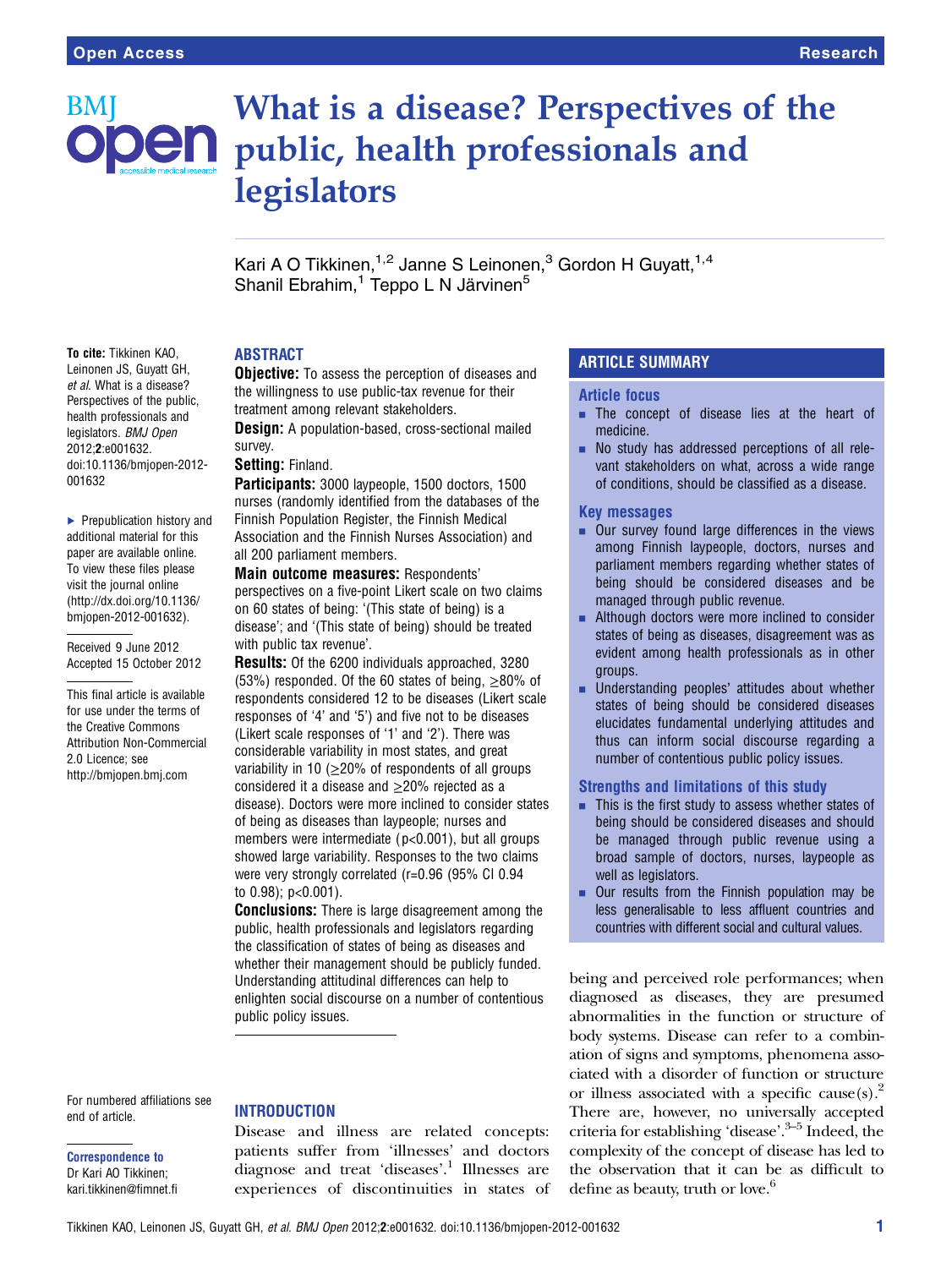The concept of disease is subject to social, cultural and economic influences that have varied over time: these influences have been particularly evident in the last two decades. $457-9$  During this time, we witnessed a growing tendency to classify states of being as diseases, a trend with important possible consequences, both positive and negative.<sup>8 10–13</sup> Possible positive consequences include the facilitation of patient–physician communica- $\text{tion}^{4.5-11}$  and increased willingness to use public money and thus enhance equality in the distribution of limited resources. 4 14 Possible adverse consequences include making relatively healthy individuals perceive themselves as sick, encouraging misguided attempts to treat states that are part of the normal human condition, and individuals being denied employment or insurance.4 11 15–<sup>17</sup> The extent to which health workers and the public have been influenced by these tendencies and their current perceptions remain uncertain.

Authors have also suggested that the disease label can be used as a social control mechanism.18–<sup>20</sup> The 'sick role' theory suggests that illness disrupts normal social functioning, making the individual responsible for adhering to treatment regimes in order to maintain social productivity.<sup>21–23</sup> However, the relationship between the patient and the medical sphere exists within a socially constructed hierarchy wherein medical institutions ultimately hold the individual accountable for collective social problems.<sup>19 21 23</sup> When individual behaviour deviates from pre-established social norms, it is not the individual, but the medical community that labels, diagnoses and treats aberrant behaviour as a socially legitimated health condition.<sup>19</sup>

No earlier study assessed perceptions' on use of public funding, and only one study<sup>2</sup> assessed perceptions' on the concept of disease over wider range of conditions.

Campbell  $et\ a^p$  found that doctors considered more noninfectious conditions to be diseases than laypeople. Because of the importance of the issue, and the paucity of empirical evidence regarding peoples' views, we conducted a survey of the general public, doctors, nurses and parliament members in Finland to determine the extent to which they considered 60 states of being to be diseases and their attitudes towards using public funds for managing these states. On the basis of differences in background, training, and life experience and underlying attitudes, we hypothesised that groups (laypeople, doctors, nurses and parliament members) would vary in their conceptions of disease, and that there would also be large variation in conceptions of disease within groups.

#### **METHODS**

#### The Finnish Disease (FIND) Survey study population

In 2010, we selected a random sample of 3000 laypeople, 1500 doctors, 1500 nurses and all the 200 members of the Parliament of Finland (MPs). We identified laypeople 18–75 years of age from the Finnish Population Register Centre, and doctors and nurses less than 65 years of age from the registers of the Finnish Medical Association and the Finnish Nurses Association. We excluded individuals who had died, emigrated, were deemed seriously disabled or who changed careers and would therefore no longer be members of their respective group (figure 1).

#### Survey

Referring to the existing literature and the International Classification of Diseases (ICD-10),<sup>2 11 24 25</sup> we chose, through iterative discussion and consensus-building, 60 states of being that we considered familiar to the

Figure 1 Study flow. We randomised the 60 states of being into three blocks: version A consisted of three blocks (each consisting of 20 states of being) in the order 1-2-3, version B in the order 3-1-2 and version C in the order 2-3-1.

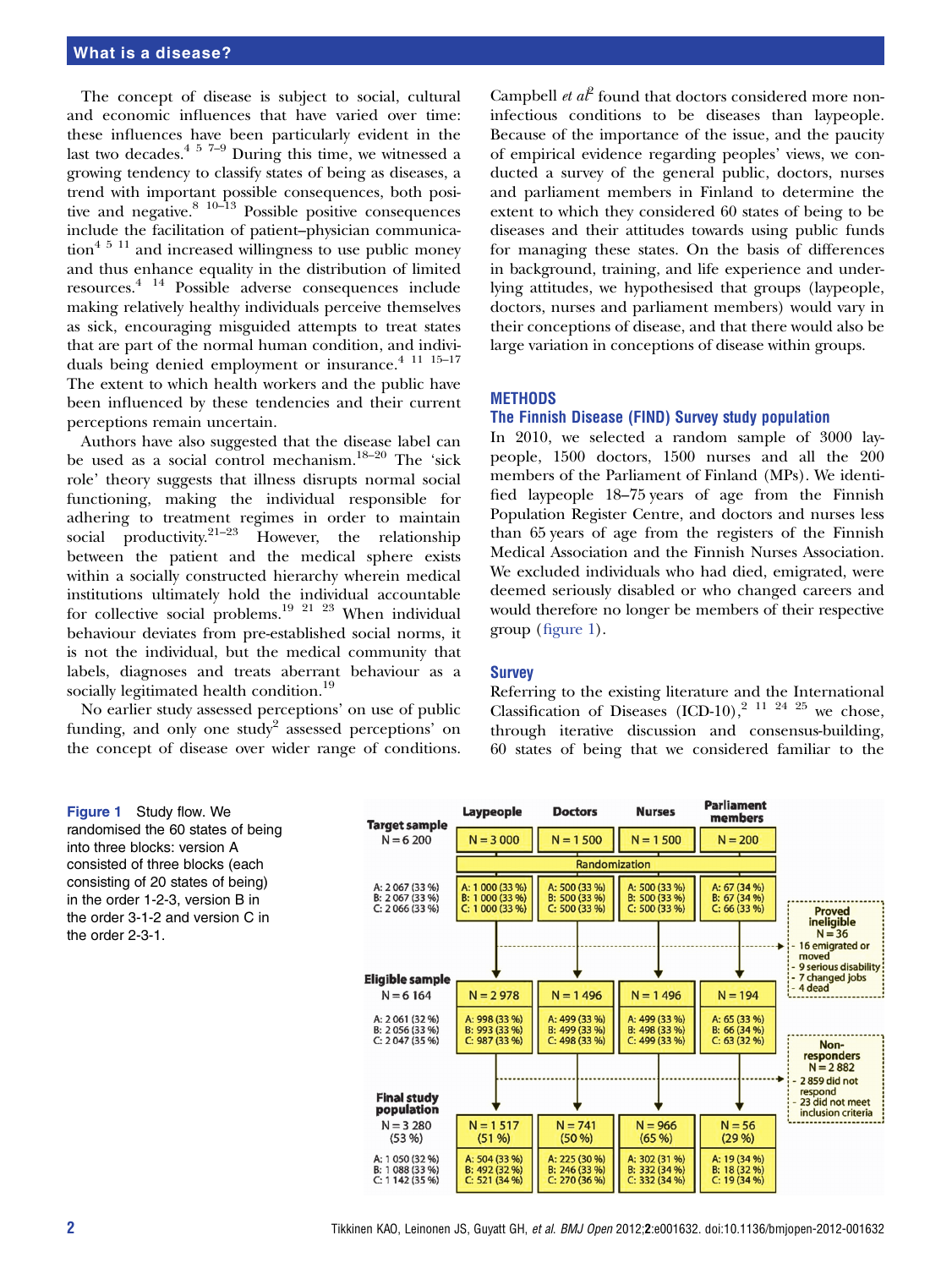relevant stakeholders. We anticipated that everyone would consider some of these states a disease, none would consider some states a disease, and that some states might elicit disagreement (see online supplementary figures A1 and A2 in the appendix). We asked participants to respond to two claims: (1) '(This state of being) is a disease' (claim A) and (2) '(This state of being) should be treated with public tax revenue' (claim B) on a five-point Likert scale ranging from strongly disagree to strongly agree (see online supplementary figures A1 and A2 in appendix). We elicited demographic information using questions from earlier surveys (see online supplementary table A1 in the appendix). We pilot tested the questionnaire with 20 laypeople and five doctors, and made minor revisions on the basis of feedback.

We mailed the questionnaires in June 2010 and sent reminders in August and October 2010. We made precontacts with MPs by email and telephone. The ethics committee of the Pirkanmaa Hospital District in Finland granted exemption from ethical review (R11110). The reporting of the study conforms to the STROBE statement.<sup>26</sup>

#### Randomisation and exclusion criteria

Each participant received a questionnaire eliciting responses to 60 states of being. We randomised the 60 states of being into three blocks (1, 2 and 3; each containing 20 states). We created three versions of the questionnaire: version A consisted of blocks in the order 1-2-3, version B in the order 3-1-2 and version C in the order 2-3-1. Within each sample group (laypeople, doctors, nurses and MPs), we randomised respondents to the three versions (figure 1).

To check comprehension of the questionnaire, we placed three states (myocardial infarction, pneumonia and breast cancer) likely to be considered as disease as the first state of being in each block. Respondents who did not agree to some extent or strongly agree to the statement '(This state of being) is a disease' (see online supplementary figures A1 and A2 in appendix) for any of these three were deemed unlikely to understand the questionnaire and excluded from the analyses (figure 1).

#### Statistical analysis

For each group (doctors, nurses, laypeople and MPs), we calculated the proportion of states of being where respondents strongly agreed or agreed to some extent regarding the two claims. Using a Pearson  $\chi^2$  test on all possible pair-wise comparisons (altogether six comparisons for each state of being by claim), we evaluated the order of ratings of the perception of disease and expenditure of public tax revenue claims across groups. We calculated the correlation between the proportions of individuals who either strongly agreed or agreed to some extent across states in the two claims. All other analyses were descriptive.

#### RESULTS

Of the 6200 people approached, 3280 (53.2%) participated, of whom 36 proved ineligible (figure 1). Of the 3244 eligible individuals who completed and understood the questionnaire, 3246 (99%) responded to at least 55 of the 60 states of being. Among respondents, the mean (SD) age was: laypeople 49.5 (15.5), doctors 46.1 (10.7), nurses 44.9 (11.3) and MPs 54.4 (9.8). There were significantly more women among nurses (97.3%), and fewer among MPs (35.7%) compared with doctors  $(61.5\%)$  or laypeople  $(57.3\%)$  (p<0.01 for all comparisons). We found no significant differences in ratings or background characteristics between questionnaire versions and individuals responding at different response rounds. Online supplementary table A1 in the appendix presents the demographic data.

From the 60 states of being, 12 were perceived as diseases by  $\geq 80\%$  of respondents from all groups and five were perceived not to be diseases by  $\geq 80\%$  (figure 2) and table 1). Doctors were most likely to consider states of being as diseases followed by nurses, MPs and laypeople (p<0.001 for all pairwise comparisons). For a large number of states, there was extreme disagreement regarding classification as a disease among all study groups (figure 2). In 10 states,  $\geq 20\%$  of participants considered them diseases and  $\geq 20\%$  did not (table 1). There was a very strong correlation between responses to claims (r=0.96 (95% CI 0.94 to 0.98); p<0.001; no differences between groups) (see online supplementary figure A3 in the appendix).

#### **DISCUSSION**

#### Statement of principal findings

Our survey found large discrepancies in the views among laypeople, doctors, nurses and MPs in Finland regarding whether states of being should be considered diseases and should be managed through public revenue. Although physicians were more inclined to consider states of being as diseases, disagreement was as evident among health professionals as in other groups (figure 2 and table 1). In all groups, willingness to pay for treatment from public funds was very strongly correlated with the perception of disease.

#### Strengths and limitations

The strengths of our study include a large sample of both healthcare professionals and general population, an acceptable response rate, excellent completeness of questionnaires and a large number of states of being that elicited a wide range of responses. Further, the sample proved similar in its characteristics to the target populations in terms of age and gender distribution, education, employment and marital status (for details, see online supplementary table A1 in the appendix and its supplementary references). We found no trend in the perceptions or participants' characteristics by response round, reducing concern regarding selection bias.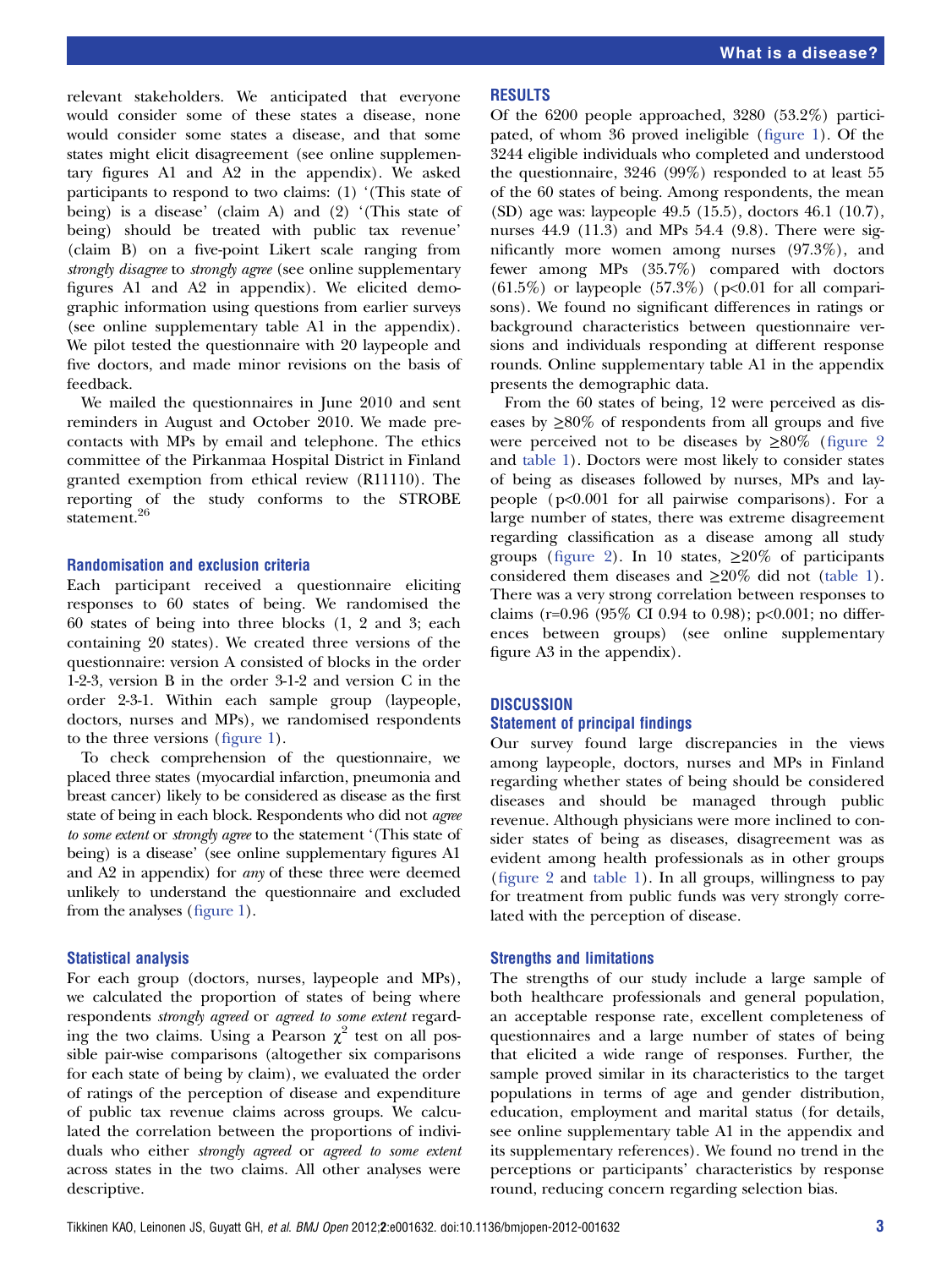#### What is a disease?

| <b>Breast cancer</b>        | <b>Prostate cancer</b>                                                                                                                                                                                                              | Pneumonia                                | Lung cancer                                                                                                | Juvenile diabetes                                                                                                                                                                                                                               | <b>Myocardial infarction</b>                                                                                                                                                                                                         | Schizophrenia           | <b>HIV/AIDS</b>                                                                                                                                                                                                                      |
|-----------------------------|-------------------------------------------------------------------------------------------------------------------------------------------------------------------------------------------------------------------------------------|------------------------------------------|------------------------------------------------------------------------------------------------------------|-------------------------------------------------------------------------------------------------------------------------------------------------------------------------------------------------------------------------------------------------|--------------------------------------------------------------------------------------------------------------------------------------------------------------------------------------------------------------------------------------|-------------------------|--------------------------------------------------------------------------------------------------------------------------------------------------------------------------------------------------------------------------------------|
|                             |                                                                                                                                                                                                                                     | ______                                   |                                                                                                            |                                                                                                                                                                                                                                                 |                                                                                                                                                                                                                                      |                         |                                                                                                                                                                                                                                      |
|                             |                                                                                                                                                                                                                                     |                                          |                                                                                                            |                                                                                                                                                                                                                                                 |                                                                                                                                                                                                                                      |                         |                                                                                                                                                                                                                                      |
| Malaria                     | <b>Adult-onset diabetes</b>                                                                                                                                                                                                         | Osteoporosis                             | Autism                                                                                                     | Fibromyalgia                                                                                                                                                                                                                                    | Down syndrome                                                                                                                                                                                                                        | Sleep apnea             | <b>Depression</b>                                                                                                                                                                                                                    |
|                             |                                                                                                                                                                                                                                     |                                          |                                                                                                            |                                                                                                                                                                                                                                                 |                                                                                                                                                                                                                                      |                         |                                                                                                                                                                                                                                      |
|                             |                                                                                                                                                                                                                                     |                                          |                                                                                                            |                                                                                                                                                                                                                                                 |                                                                                                                                                                                                                                      |                         | $\mathsf{P}$                                                                                                                                                                                                                         |
| <b>Deafness</b>             | <b>Elevated blood pressure</b>                                                                                                                                                                                                      | <b>Hip fracture</b>                      | <b>ADHD</b>                                                                                                | Irritable bowel syndrome                                                                                                                                                                                                                        | Anorexia                                                                                                                                                                                                                             | <b>Panic disorder</b>   | <b>Bulimia</b>                                                                                                                                                                                                                       |
|                             |                                                                                                                                                                                                                                     |                                          |                                                                                                            |                                                                                                                                                                                                                                                 |                                                                                                                                                                                                                                      |                         |                                                                                                                                                                                                                                      |
|                             |                                                                                                                                                                                                                                     |                                          | N                                                                                                          |                                                                                                                                                                                                                                                 |                                                                                                                                                                                                                                      | N                       |                                                                                                                                                                                                                                      |
| <b>Personality disorder</b> | Alcoholic liver cirrhosis                                                                                                                                                                                                           |                                          | Lactose intolerance Overactive urinary bladder                                                             | <b>Work exhaustion</b>                                                                                                                                                                                                                          | Chronic fatique syndrome Age-related muscle loss                                                                                                                                                                                     |                         | Eye refractive error                                                                                                                                                                                                                 |
|                             |                                                                                                                                                                                                                                     |                                          |                                                                                                            |                                                                                                                                                                                                                                                 |                                                                                                                                                                                                                                      |                         |                                                                                                                                                                                                                                      |
| $\overline{D}$              |                                                                                                                                                                                                                                     | $\overline{D}$                           | $\overline{D}$                                                                                             | D                                                                                                                                                                                                                                               |                                                                                                                                                                                                                                      | $\overline{D}$<br>-N    |                                                                                                                                                                                                                                      |
|                             |                                                                                                                                                                                                                                     |                                          |                                                                                                            |                                                                                                                                                                                                                                                 |                                                                                                                                                                                                                                      |                         |                                                                                                                                                                                                                                      |
| <b>Elevated cholesterol</b> | Generalized anxiety d/o                                                                                                                                                                                                             | Alcoholism                               | <b>Infertility</b>                                                                                         | <b>Tension headache</b>                                                                                                                                                                                                                         | <b>Restless legs syndrome</b>                                                                                                                                                                                                        | Insomnia                | <b>Night-time urination</b>                                                                                                                                                                                                          |
| N                           | N                                                                                                                                                                                                                                   | $\mathbf{D}$<br>$\overline{\phantom{a}}$ | D<br>N                                                                                                     | D<br>N                                                                                                                                                                                                                                          | <b>D</b><br><b>N</b>                                                                                                                                                                                                                 | I D<br>$\mathbb{N}$     | $\mathbb{N}$                                                                                                                                                                                                                         |
|                             | $\overline{P}$                                                                                                                                                                                                                      | $\blacksquare$<br>$\mathsf{P}$           |                                                                                                            |                                                                                                                                                                                                                                                 |                                                                                                                                                                                                                                      | P                       |                                                                                                                                                                                                                                      |
| Social anxiety disorder     | <b>Erectile dysfunction</b>                                                                                                                                                                                                         | <b>Drug addiction</b>                    | <b>Dental caries</b>                                                                                       | <b>Gambling addiction</b>                                                                                                                                                                                                                       | Premenstrual syndrome                                                                                                                                                                                                                | <b>Female menopause</b> | <b>Malnutrition</b>                                                                                                                                                                                                                  |
| - <b>D</b>                  |                                                                                                                                                                                                                                     | $\mathbf{D}$                             | $\bullet$                                                                                                  |                                                                                                                                                                                                                                                 | D                                                                                                                                                                                                                                    |                         |                                                                                                                                                                                                                                      |
| P                           | <b>P</b>                                                                                                                                                                                                                            | P                                        | P                                                                                                          | $\mathsf{P}$                                                                                                                                                                                                                                    | P                                                                                                                                                                                                                                    |                         |                                                                                                                                                                                                                                      |
| <b>Male menopause</b>       | <b>Obesity</b>                                                                                                                                                                                                                      |                                          | Absence of sexual desire Premature ejaculation Motivational deficiency d/o                                 |                                                                                                                                                                                                                                                 | Transsexualism                                                                                                                                                                                                                       | <b>Baldness</b>         | Homosexuality                                                                                                                                                                                                                        |
|                             |                                                                                                                                                                                                                                     |                                          |                                                                                                            |                                                                                                                                                                                                                                                 |                                                                                                                                                                                                                                      |                         | <u> La Carlo de Carlo de la Carlo de La</u>                                                                                                                                                                                          |
|                             |                                                                                                                                                                                                                                     |                                          |                                                                                                            |                                                                                                                                                                                                                                                 |                                                                                                                                                                                                                                      | _____                   | <u> a shekara ta 1999 a shekara tsa a shekara tsa a shekara tsa a shekara tsa a shekara tsa a shekara tsa a shekara tsa a shekara tsa a shekara tsa a shekara tsa a shekara tsa a shekara tsa a shekara tsa a shekara tsa a shek</u> |
|                             |                                                                                                                                                                                                                                     |                                          |                                                                                                            | Grief                                                                                                                                                                                                                                           | Ageing                                                                                                                                                                                                                               | <b>Smoking</b>          | <b>Wrinkles</b>                                                                                                                                                                                                                      |
|                             | Proportions (division at 0.2, 0.4, 0.6, and 0.8) to the claim "[This state of being] is a disease" in laypeople (L),<br>light green those who agreed to some extent, yellow those who neither disagreed nor agreed, light red those |                                          | doctors (D), nurses (N) and parliament members (P). Dark green represents individuals who strongly agreed, | <b><i><u>Property Lines And Address and Address and Address and Address and Address and Address and Address and Address</u></i> and Address and Address and Address and Address and Address and Address and Address and Address and Address</b> | والمسالس المسار المسارا                                                                                                                                                                                                              | ___                     | <b>The State of Contract Contract of the Contract Of Contract Contract Of Contract Of Contract Of Contract Of Contract Of Contract Of Contract Of Contract Of Contract Of Contract Of Contract Of Contract Of Contract Of Contra</b> |
|                             | who disagreed to some extent, and dark red color those who strongly disagreed with the claim. States of<br>being are ordered by proportion of laypeople considering them as a disease (those individuals who either                 |                                          |                                                                                                            | <u> La Barbara de la Barbara de la Barbara de la Barbara de la Barbara de la Barbara de la Barbara de la Barbara de la Barbara de la Barbara de la Barbara de la Barbara de la Barbara de la Barbara de la Barbara de la Barbara</u>            | i kacamatan ing Kabupatèn Ka                                                                                                                                                                                                         |                         | <u> Tanzania de la provincia de la provincia de la provincia de la provincia de la provincia de la provincia de la</u>                                                                                                               |
|                             | strongly agreed or agreed to some extent). D/o refers to disorder.                                                                                                                                                                  |                                          |                                                                                                            | ______                                                                                                                                                                                                                                          | <u> La Barbara de la Barbara de la Barbara de la Barbara de la Barbara de la Barbara de la Barbara de la Barbara de la Barbara de la Barbara de la Barbara de la Barbara de la Barbara de la Barbara de la Barbara de la Barbara</u> | _____                   |                                                                                                                                                                                                                                      |

Figure 2 Variation of perceptions in the concept of disease among laypeople, doctors, nurses and members of parliament.

The limitations of our study include concern that the strong correlation between the claims may be partly caused by the positioning of questions adjacent to one another in the questionnaire. Second, these results from

the Finnish population may be less generalisable to less affluent countries and those with different social and cultural values. For instance, the high correlation between the disease label and the willingness to fund

Table 1 (A) States of being perceived as a disease by at least 80% of respondents of all groups, (B) states of being not perceived as a disease by at least 80% of respondents of all groups and (C) states of being perceived as a disease by at least 20% and not as a disease by at least another 20% of respondents of all groups (laypeople, doctors, nurses and parliament members)

| (A) Perceived as disease by more than 80% (response options '4' and '5')                                                  |                                           |
|---------------------------------------------------------------------------------------------------------------------------|-------------------------------------------|
| Breast cancer                                                                                                             | Schizophrenia                             |
| Prostate cancer                                                                                                           | HIV/AIDS                                  |
| Pneumonia                                                                                                                 | Malaria                                   |
| Lung cancer                                                                                                               | Adult-onset diabetes                      |
| Juvenile diabetes                                                                                                         | Osteoporosis                              |
| Myocardial infarction                                                                                                     | Autism                                    |
| (B) Not perceived as disease by more than 80% (response options '1' and '2')                                              |                                           |
| <b>Wrinkles</b>                                                                                                           | Grief                                     |
| <b>Smoking</b>                                                                                                            | Homosexuality                             |
| Ageing                                                                                                                    |                                           |
| (C) At least 20% perceived as disease (response options '4' and '5') and at least another 20% did not perceive as disease |                                           |
| (response options '1' and '2')                                                                                            |                                           |
| Premenstrual syndrome, PMS                                                                                                | Age-related muscle loss, sarcopenia       |
| Erectile dysfunction                                                                                                      | Female menopause                          |
| Gambling addiction                                                                                                        | <b>Malnutrition</b>                       |
| Infertility                                                                                                               | Eye refractive error, need for eyeglasses |
| Drug addiction                                                                                                            | Lactose intolerance                       |
|                                                                                                                           |                                           |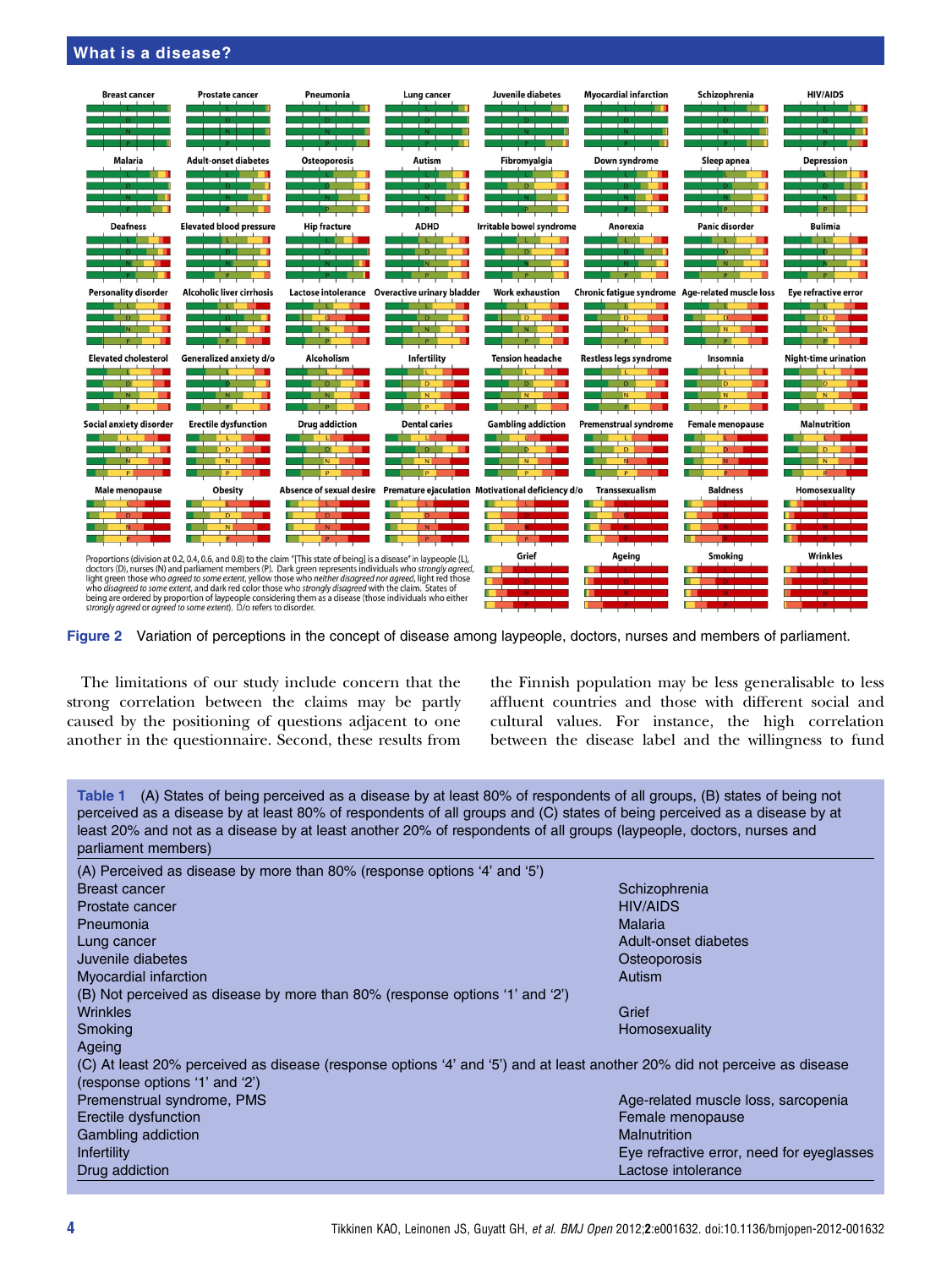socially may be related to Finland's high level of social solidarity. Finland is said to have a strong welfare state, and the high correlation between claims may not be reproduced in other jurisdictions. Third, despite our attempt to address understanding and the potential impact of wording in a pilot study, there is a possibility that a framing effect (ie, individuals reacting differently to a particular response depending on how the question is worded) may have occurred. There is evidence from various populations illustrating the impact of framing on decision-making and preferences.<sup>27–29</sup> In particular, this may have been an issue for our claim B, whether states of being should be funded by public revenue; an alternative framing of questions may have elicited different results.<sup>30</sup>

#### Comparison with other studies

Some investigators have addressed patients' and healthcare providers' perceptions regarding the disease concept and use of public funding in specific conditions.<sup>31-34</sup> However, no earlier study assessed perceptions' on use of public funding over a wider range of conditions, and only one study assessed perceptions' of the disease concept.<sup>2</sup> In keeping with our finding that physicians were slightly more likely than others to consider states of being to be diseases, Campbell et  $a\ell^2$ found no difference among non-medical faculty, secondary school students, academic internists and general practitioners on how they perceived illnesses due to infections, but found that doctors considered more noninfectious conditions to be diseases.

In another related investigation, the editorial board of the BMJ and its readers identified a list of almost 200 non-diseases (defined as 'a human process or problem that some have defined as a medical condition but where people may have better outcomes if the problem or process was not defined in that way') including ageing, baldness and boredom.<sup>11</sup> As in our survey, there was considerable variation in the states of being deemed 'non-diseases'.

#### Meaning of the study: possible explanations and implications

The concept of 'disease' lies at the heart of medicine, $7^{14}$ defining its domain and its role in public policy, including the range of conditions in which sufferers may be entitled to public funding for their treatment.<sup>35-37</sup> Building on earlier work,  $48^{11}$  13–17 38–48 table 2 presents a taxonomy of states of being, exploring the relation between categorisation –or not – as a disease, the implications for action and potential negative consequences. The issues presented in table 2 are subjects of ongoing, often heated, debate. Our results (ie, large differences in views whether states of being should be considered diseases and should be managed through public revenue) provide insight into these debates: why they are so contentious is due at least in part to disparities in views on the fundamental nature of these states of

being. Our study represents only the first steps in understanding the concept of 'disease'. Additional qualitative studies would be useful for obtaining further insight into interpretation of the findings.

As reflected in table 2, people tend to think of diseases as conditions for which individuals do not bear primary responsibility, afflictions of which the sufferer is at least to some extent a victim.<sup>34</sup> Thus, if we view addictions as diseases (which substantial proportions of our respondents did, and did not) we are inclined to look for solutions through harm reduction approaches and medical treatment, and to allocate public funding for these interventions.<sup>42</sup> <sup>48</sup> Alternative views include viewing a condition as a moral failing, bad habit or retribution for bad behaviour (all related perspectives) or as a social problem (a quite different perspective).

For instance, a non-disease perspective on addiction includes two alternatives: If we regard addiction as a moral failing, we are likely to demand personal responsibility for dealing with the problem, and institute punitive approaches for those who fail (table 2).<sup>40 42</sup> Alternatively, we may see addiction as a social problem and seek social solutions such as poverty reduction.<sup>44</sup> The general unavailability of safe injection sites for drug users, despite evidence of benefit and eminent advocacy, illustrates how these issues play out in public policy.46 Our results suggest that the current contentious debate on social policy towards addiction could benefit not only from evidence regarding the effectiveness of alternative policies, but a more profound understanding of the biology and sociology of addiction.

To take other examples from table 2 with potentially negative consequences of a disease perspective, viewing social anxiety disorder or fibromyalgia as specific biological problems may lead to overdiagnosis and medical overtreatment, and undertreatment with behavioural approaches.<sup>15 45 49</sup> On the other hand, seeing these conditions as socially mediated adjustment problem risks stigmatisation and underuse of potentially effective medical treatment.<sup>15 45 49</sup> For other states of being, the ongoing passionate debate has highlighted possible dangers in medicalising conditions that might be considered normal problems of living.14 15 17 31

We found the association between considering a state of being a disease and readiness to fund treatment through public revenue very strong. If we consider obesity a disease, we might devote public funding to weight loss clinics. While this is true of very few jurisdictions, $50$  most highincome countries devote public funding to bariatric surgery for morbid obesity, a policy which—according to a Danish study<sup>34</sup>—many laypeople may question despite evidence suggesting that it is cost effective.

Advocates argue that placing a disease label on the absence of sexual desire is a step towards helping people,39 while critics deem it a destructive medicalisation of a normal part of living fostering problematic commercialisation.41 Similarly, creating new diagnostic terms, such as the concept 'overactive bladder' may help to increase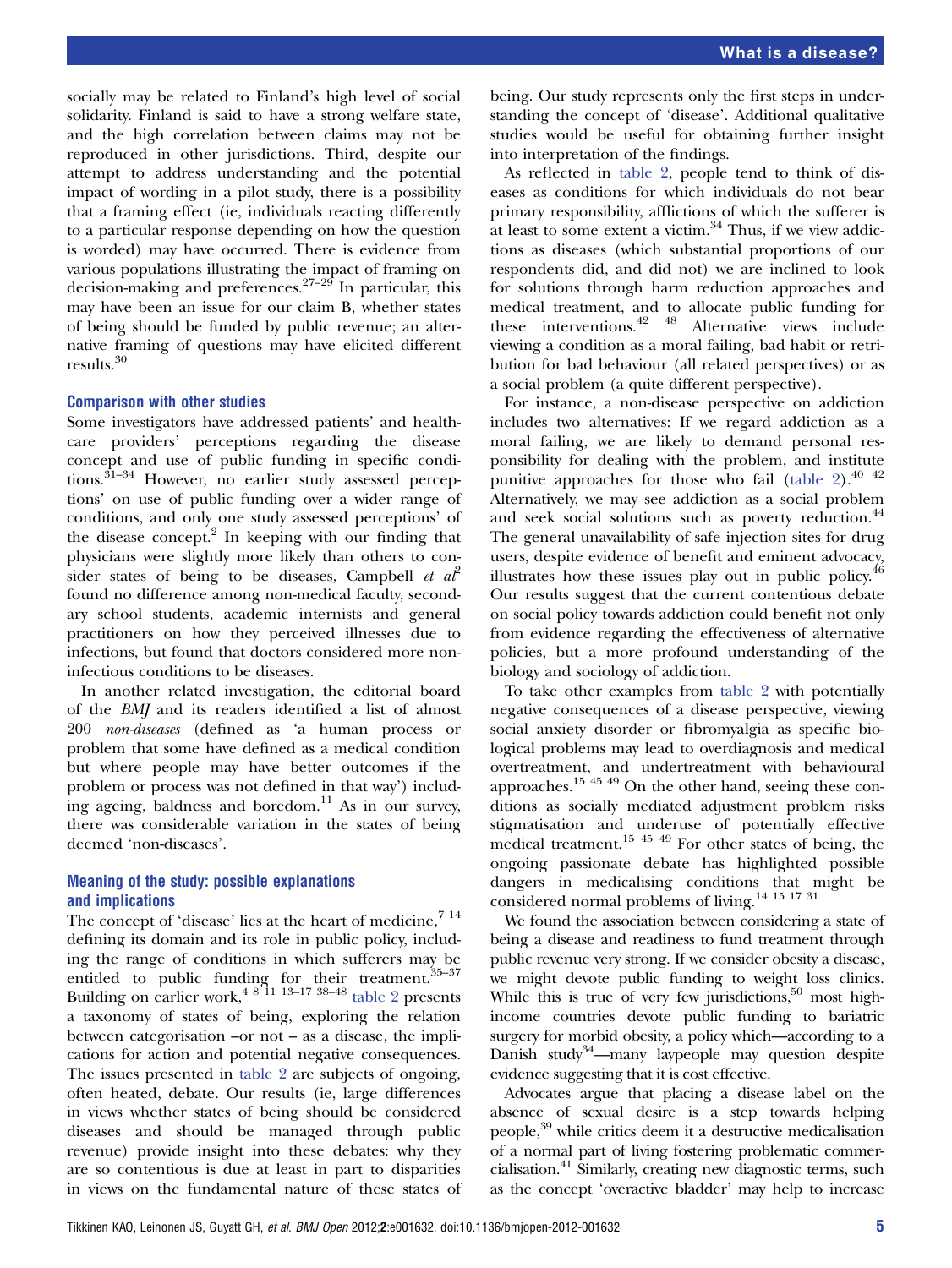#### Table 2 Implications of alternative viewpoints regarding accepting or rejecting states of being as diseases

| <b>Categories of states</b><br>of being<br><b>Examples</b>                                                     | Disease?  | <b>Conceptualisation</b>                                                          | Implications for action                                                                                                                | Potential negative consequences/<br>ramifications                                                                                                                                          |
|----------------------------------------------------------------------------------------------------------------|-----------|-----------------------------------------------------------------------------------|----------------------------------------------------------------------------------------------------------------------------------------|--------------------------------------------------------------------------------------------------------------------------------------------------------------------------------------------|
| Addictions or possible<br>addictions<br>Alcoholism                                                             | Yes       | Biological health disorder                                                        | Harm reduction<br>Public funding<br><b>Medical treatment</b>                                                                           | Focus on individuals and treatments may cause<br>social and moral aspects to be ignored <sup>8 43 44 47</sup>                                                                              |
| Drug addiction<br>Gambling addiction<br><b>Obesity</b>                                                         | <b>No</b> | Lack of self-control<br>Moral failing                                             | Abstinence through individual choice and<br>self-discipline<br>Punitive management strategies                                          | Stigma and discrimination, neglect of harm<br>reduction, neglect of social causes, increased<br>suffering for the population <sup>40 42-44 46 48</sup>                                     |
| Smoking                                                                                                        |           | Social problem                                                                    | Preventive social solutions:<br>income redistribution, poverty reduction,<br>education, social marketing                               | Effective medical treatment underused <sup>42 43</sup>                                                                                                                                     |
| Medical diagnoses with<br>uncertain biological/<br>psychosocial basis                                          | Yes       | Specific biological problem                                                       | Diagnose and treat, possibly with drugs                                                                                                | Overdiagnosis and overtreatment with drugs,<br>undertreatment with behavioural<br>approaches <sup>11</sup> 15 16 31                                                                        |
| Chronic fatigue syndrome<br>Fibromyalgia<br>Irritable bowel syndrome<br>Panic disorder<br>Personality disorder | <b>No</b> | Socially mediated adjustment<br>problem                                           | Behavioural therapy<br>Modify environment                                                                                              | Patients may feel stigmatised<br>Effective medical treatment may be<br>underused <sup>11</sup> 16 49                                                                                       |
| Diminished function or<br>altered appearance, often<br>age-related<br>Age-related muscle loss                  | Yes       | Biological health disorder                                                        | Diagnose and treat, possibly with drugs<br>Public funding                                                                              | Overdiagnosis and overtreatment<br>Medicalisation of society, with increased<br>self-perception of illness and poorer coping with<br>suffering that is part of life <sup>11</sup> 15-17 49 |
| <b>Baldness</b><br>Erectile dysfunction<br>Lack of sexual desire                                               | <b>No</b> | Normal consequence of living                                                      | Accept and adjust<br>Responsibility on individual                                                                                      | Neglect of treatments that may reduce suffering<br>and improve function <sup>11</sup> 16 49                                                                                                |
| Patterns of behaviour<br>Homosexuality                                                                         | Yes       | Biological health disorder                                                        | Diagnose and treat, possibly with drugs<br>Negative social stigma                                                                      | Adverse judgment and resulting stigma and<br>discrimination <sup>53</sup>                                                                                                                  |
| Obesity<br>Smoking<br>Transsexualism                                                                           | <b>No</b> | Lifestyle choice                                                                  | Respect person's choice                                                                                                                | Permissive attitude encourages self-destructive<br>or morally reprehensible behaviour*43<br>Underuse of effective treatment*34                                                             |
|                                                                                                                | <b>No</b> | Moral failing                                                                     | Abstinence/modification of behaviour<br>through individual choice/self-discipline<br>Punitive strategies                               | Stigma and discrimination <sup>53</sup>                                                                                                                                                    |
| Syndromes or constellation<br>of patterns of symptoms of<br>unclear basis                                      | Yes       | Essentialist: specific biological<br>disorder                                     | Label all patients with specific category<br>and treat uniformly                                                                       | Failure to recognise diversity of illness,<br>excessively uniform management, stifle<br>research that could deepen understanding <sup>2 5 51</sup>                                         |
| Attention deficit<br>hyperactivity disorder<br>Fibromyalgia<br>Overactive urinary bladder<br>Panic disorder    | <b>No</b> | Nominalist: collection of<br>symptoms, signs, behaviours,<br>label of convenience | Acknowledge syndromes as convenient<br>constructions, seek underlying causes,<br>don't attempt to pigeon-hole unusual<br>presentations | Acknowledgement of complexity may lead to<br>inefficiency, paralysis <sup>2 5 51</sup>                                                                                                     |

\*Negative consequences listed here refer particularly to smoking and obesity not to homosexuality and transexualism.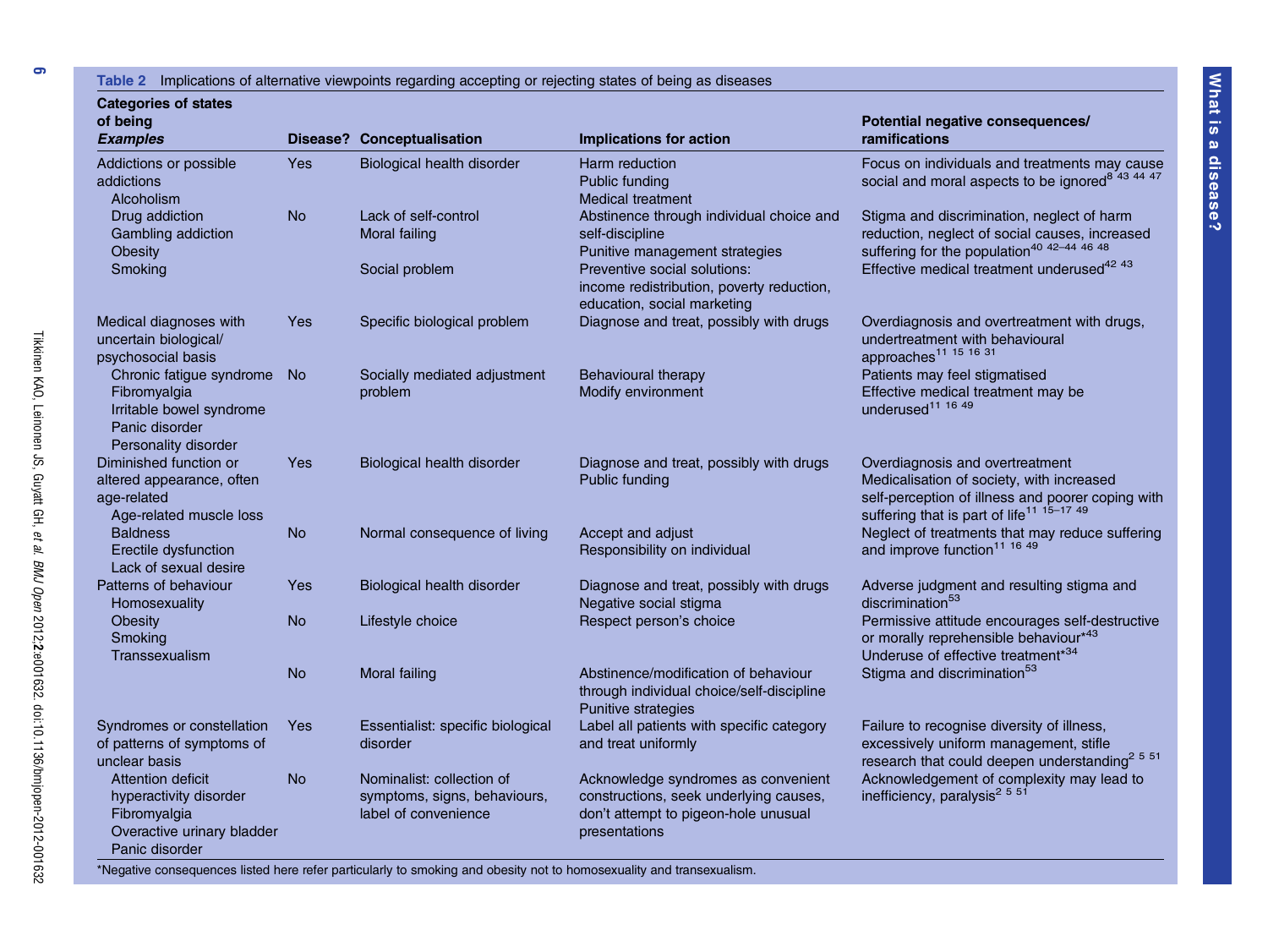awareness of the symptoms and to simplify management, but it may also cause problematic oversimplification leading to excessive use of ineffective treatment.<sup>5 51 52</sup>

This discussion can also be seen from a more general perspective: essentialism versus nominalism (table 2). Essentialists regard diseases as causes of illness; the role of a physician, in this view, is to identify the cause and treat it appropriately.51 Nominalists see diseases as constructs that humans create to bring order to a disorderly world. $51$ 

The concept of disease also helps us understand differing perspectives on patterns of behaviour (table 2), such as homosexuality. The American Psychiatric Association labeled homosexuality as a disease until 1973, when it was removed from its diagnostic and statistical manual of mental disorders (DSM). However, it remained in the ICD until  $1992$ <sup>53</sup> Western societies increasingly view homosexuality as a legitimate lifestyle choice; less than 5% of doctors and nurses and less than 10% of laypeople and MPs in our survey considered homosexuality a disease. Our respondents likewise did not consider trans-sexualism a disease, contrary to the current ICD-10 classification.<sup>25</sup> As with addiction, there is another non-disease perspective on sexual orientation: that homosexuality represents a moral failing. Historically, Western societies have deemed homosexual acts criminal behaviour. In many countries in the world, this continues to be the case.

#### **CONCLUSIONS**

In summary, the substantial disagreement we found in classifying of states of being as diseases, and the parallel disagreement regarding the legitimacy of public funding for those that warrant treatment provide insight into the attitudes underlying a number of current high profile social debates. The finding suggests that a shared understanding of the biological and social determinants of health conditions and human behaviours could be very useful in helping to facilitate the resolution of these debates.

#### Author affiliations

<sup>1</sup>Department of Clinical Epidemiology & Biostatistics, McMaster University, Hamilton, Ontario, Canada

<sup>2</sup>Department of Urology, Helsinki University Central Hospital and University of Helsinki, Helsinki, Finland

<sup>3</sup>Insurance Division, State Treasury, Helsinki, Finland

4 Department of Medicine, McMaster University, Hamilton, Ontario, Canada 5 Department of Orthopaedics and Traumatology, Helsinki University Central Hospital and University of Helsinki, Helsinki, Finland

Acknowledgements The authors thank Diane Heels-Ansdell and Brittany B Dennis for constructive comments on data analysis and interpretation of results, Virginia Mattila for linguistic expertise and language revisions, and Paula Hakkarainen, Kustaa Käki, Sanna Käki, Aura Matikainen, Kristiina Mellais, Dr Anita Pienimäki and Markku Viitamäki for support with data acquisition and/or constructive comments on study design and concept.

Contributors KAOT, JSL and TLNJ conceptualised the study. KAOT and TLNJ obtained funding. KAOT collected the data. KAOT and GHG developed the analysis plan with JSL, SE and TLNJ. KAOT analysed the data. All authors

contributed to the interpretation of the results. KAOT and GHG led the writing of the manuscript; all authors contributed. All authors had full access to all the data and take responsibility for the integrity and the accuracy of the data. All authors have approved the final version of the manuscript. KAOT is the guarantor.

Funding This study was supported by the Competitive Research Funding of the Pirkanmaa Hospital District (Tampere, Finland) grant numbers 9L033 and 9K043. The work of KAOT was supported by the Finnish Cultural Foundation and the Finnish Medical Foundation. The work of SE was supported by a Canadian Institutes of Health Research (CIHR) Doctoral Award. The funding sources had no role in design and conduct of the study; collection, management, analysis and interpretation of the data; and preparation, review, or approval of the manuscript. The authors' work was independent of the funders.

Competing interests JSL is a chief medical officer at the Insurance Division of the State Treasury (Helsinki, Finland), which is a government agency that handles statutory employment pension, accident and indemnity insurances and insurance-related employer services of government agencies.

Ethical approval In accordance with the Finnish regulations on questionnaire surveys, the ethics committee of the Pirkanmaa Hospital District in Finland granted exemption from ethical review (R11110).

Provenance and peer review Not commissioned; externally peer reviewed.

Data sharing statement Extra data can be accessed via the Dryad data repository at<http://datadryad.org/> with the doi:10.5061/dryad.94qh5.

#### **REFERENCES**

- 1. Eisenberg L. Disease and illness. Distinctions between professional and popular ideas of sickness. Cult Med Psychiatry 1977;1:9-23.
- 2. Campbell EJ, Scadding JG, Roberts RS. The concept of disease. Br Med J 1979;2:757–62.
- 3. Wulff HR. The concept of disease: from Newton back to Aristotle. Lancet 1999;354(Suppl):SIV50.
- 4. Temple LK, McLeod RS, Gallinger S, et al. Essavs on science and society. Defining disease in the genomics era. Science 2001;293:807–8.
- 5. Pearce JM. Disease, diagnosis or syndrome? Pract Neurol 2011;11:91–7.
- 6. McWhinney IR. Health and disease: problems of definition. CMAJ 1987;136:815.
- 7. Seguin CA. The concept of disease. Psychosom Med 1946;8:252-7.
- 8. Conrad P, Schneider JW. Deviance and medicalization: from badness to sickness. Philadelphia: Temple University Press, 1992.
- 9. Hinshaw SP, Cicchetti D. Stigma and mental disorder: conceptions of illness, public attitudes, personal disclosure, and social policy. Dev Psychopathol 2000;12:555–98.
- 10. Perry BL. The labeling paradox: stigma, the sick role, and social networks in mental illness. J Health Soc Behav 2011;52:460–77.
- 11. Smith R. In search of 'non-disease'. BMJ 2002;324:883–5. 12. Heath I. Who needs health care—the well or the sick? BMJ
- 2005;330:954–6. 13. Moynihan R. Medicalization. A new deal on disease definition.
- BMJ 2011;342:d2548.
- 14. Scully JL. What is a disease? EMBO Rep 2004;5:650-3. 15. Moynihan R, Heath I, Henry D. Selling sickness: the pharmaceutical
- industry and disease mongering. BMJ 2002;324:886–91. 16. Metzl JM, Herzig RM. Medicalisation in the 21st century:
- introduction. Lancet 2007;369:697–8.
- 17. Kleinman A. Culture, bereavement, and psychiatry. Lancet 2012;379:608–9.
- 18. Foucault M. The birth of the clinic: an archaeology of medical perception. New York: Pantheon Books, 1973.
- 19. Conrad P. Medicalization and social control. Annu Rev Sociol 1992;18:209–32.
- 20. Padamsee TJ. The pharmaceutical corporation and the 'good work' of managing women's bodies. Soc Sci Med 2011;72:1342–50.
- 21. Parsons T. The Social System. New York: The Free Press, 1951.
- 22. Shilling C. Culture, the 'sick role' and the consumption of health. Br J Sociol 2002;53:621–38.
- 23. Parsons T. The sick role and the role of the physician reconsidered. Milbank Mem Fund Q Health Soc 1975;53:257–78.
- 24. Meador CK. The art and science of nondisease. N Engl J Med 1965;272:92–5.